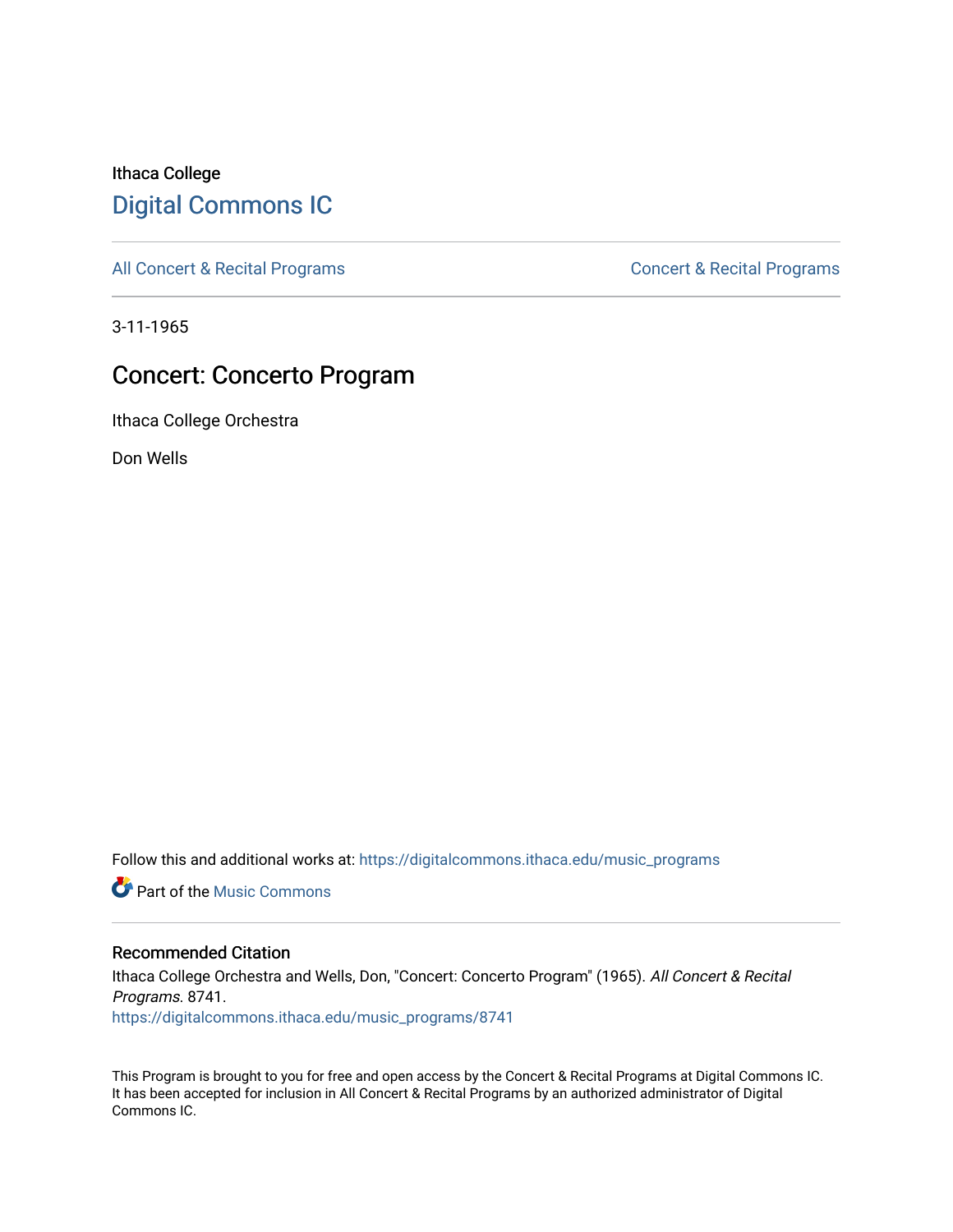ITHACA COLLEGE

#### SCHOOL OF MU\$IC

### CONCERTO PROGRAM

### THE ITHACA COLLEGE ORCHESTRA Don Wells, Conductor

Concerto in G Major, K. 313 . . . . . . . . . . . Mozart *AZZegro maestoso*  Margaret Biery, Flute Nemico Della Patria from "Andrea Chenier" Giordano Wilbur Ellsworth, Baritone Concerto No. 1 in E<sup>D</sup> Major  $\begin{array}{cccccccccc} \bullet & \bullet & \bullet & \bullet & \bullet & \bullet \end{array}$ Liszt *AZZegro maestoso Quasi adagio Allegretto vivace AZZegro marziaZe*  Susan Jones, Piano Concerto in B<sup>D</sup> Major, K. 191 . . . . . . . . . . . Mozart *Adagio*  Donald Winch, Bassoon \*\* Intermission \*\* Elsa's Traum from "Lohengrin" . . . . ... Wagner Elizabeth Spann, Soprano Concerto for Left Hand . . . Ravel . . . . . . . . . *Lento AZZegro Lento*  Laurie Conrad, Piano Night Soliloquy . Kennan *Larghetto*  David Van de Bogart, Flute In Questa Reggia from "Turandot" ... Puccini Vergie Lee, Soprano FORD AUDITORIUM Friday, March 11, 1966

8:15 P.M.